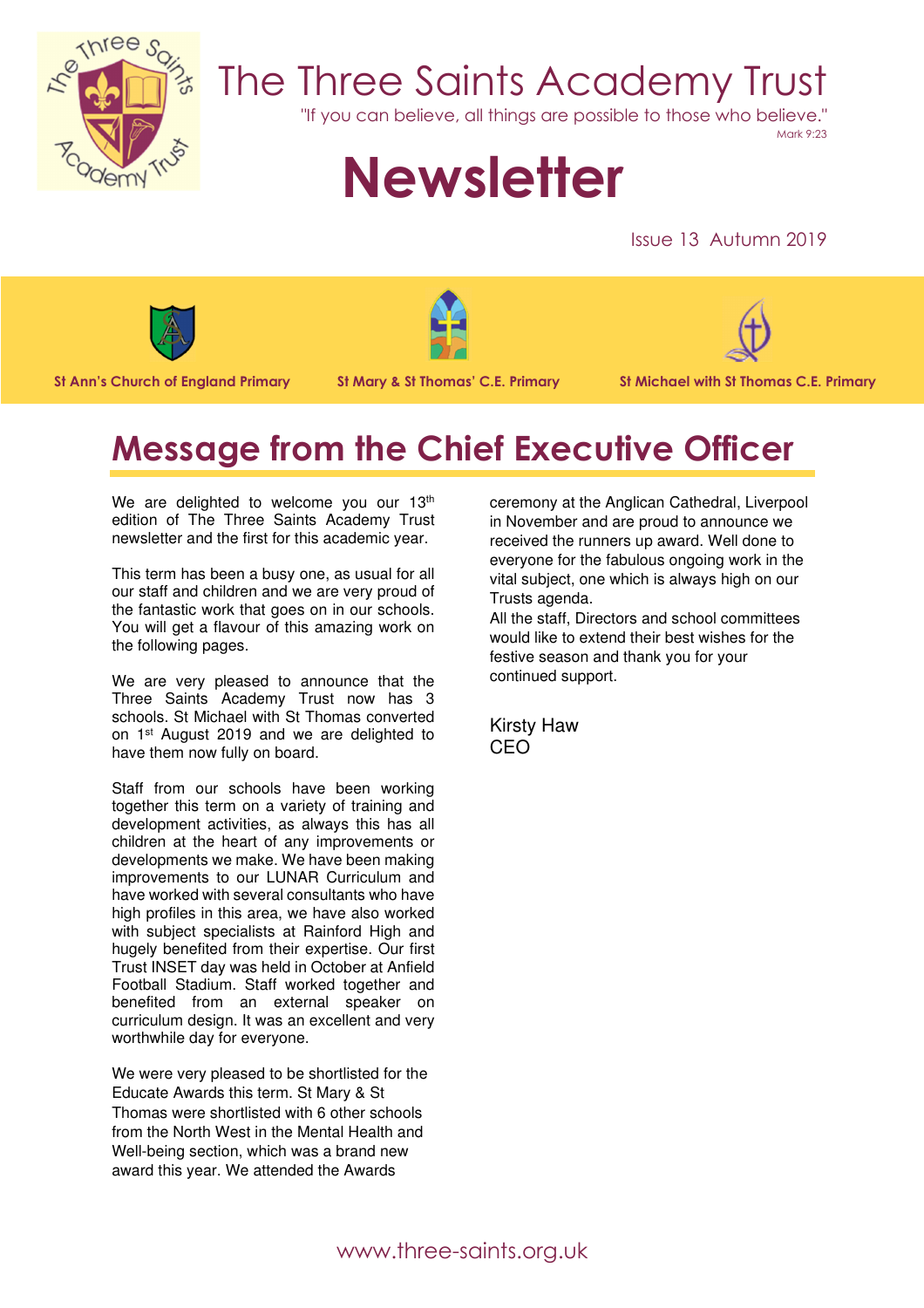

#### **BREAKFAST WITH SANTA**

This year we held our first 'Breakfast with Santa' event which was organised by Miss Bowen and our School Council. Children had the opportunity to meet with Santa, enjoy some breakfast and took home a selection box and their photo with Santa. The event was well attended and is something we will be doing again!



The School Council also organised two Christmas film nights to raise funds for school. Thanks to all our parents and carers who helped to support us through these events.

#### **THE NUTCRACKER**

This term we were delighted to take a group of KS2 pupils to the Liverpool Empire Theatre to go and watch 'The Nutcracker'. For many of the pupils, this was their first experience watching the ballet but I think we may have sparked a love of it for some of our pupils- they were blown away with the dancers and how they were able to tell a story through their movements. To put the icing on the cake, the following day we received an email from a member of the public who had sat behind the children and wanted to comment on the pupils' exceptional behaviour and conduct! A successful trip all round!

#### **PARENT INSIGHT MORNING**

This term we have once again held our Parent Insight morning where we invite parents into school to observe a lesson being taught to their children in the school hall. Y5 and Y6 parents and carers have attended two events and have been blown away with the standard of what is being delivered. Y3 & Y4 insight mornings will be held in the spring term.

#### **WORLD MENTAL HEALTH DAY**

This year we celebrated World Mental Health day. We used the occasion to reinforce the importance of good mental health and ways in which we can find support if needed. In KS1, pupils looked at a book called 'Pretty' and talked about the importance of being comfortable in our skin and not letting what others think influence the decisions we make. KS2 used a book called 'Goldilocks #acautionarytale' to discuss how the need for attention and to be liked can influence our behaviours. The pupils had some excellent discussions about this very important topic! We look forward to continuing this throughout the year.

#### **MINI POLICE ACTIVITIES**

This term our Mini Police have been involved in several activities to benefit our school and local community. One of their projects involved volunteering at Teardrops, a local charity designed to help homeless people. The pupils helped to packed hampers which will be given to those in need during the festive period. During the Christmas period, we have talked lots about how it is important to give as well as receive and our pupils have demonstrated this through this selfless act. We would also like to thank our families who have helped to support the reverse advent calendar which involves giving food donations which will be donated to those in need.



The Mini Police also worked very hard during Anti-Bullying Week when they helped to deliver an assembly on the very serious topic of knife crime to our Y5 & Y6 pupils along with The Daniel Fox Foundation. They helped to spread some very serious messages and reminded us that actions have consequences.

#### **ART EXHIBITION**

This term we also held an art exhibition. Each class created their own pictures which were then framed and displayed in the school hall ready for parents and carers to purchase should they wish. Y1 took inspiration from Kandinsky, Y5 took inspiration from David Hockney and Y6 did some needle work art. The pupils were very proud of their finished pieces.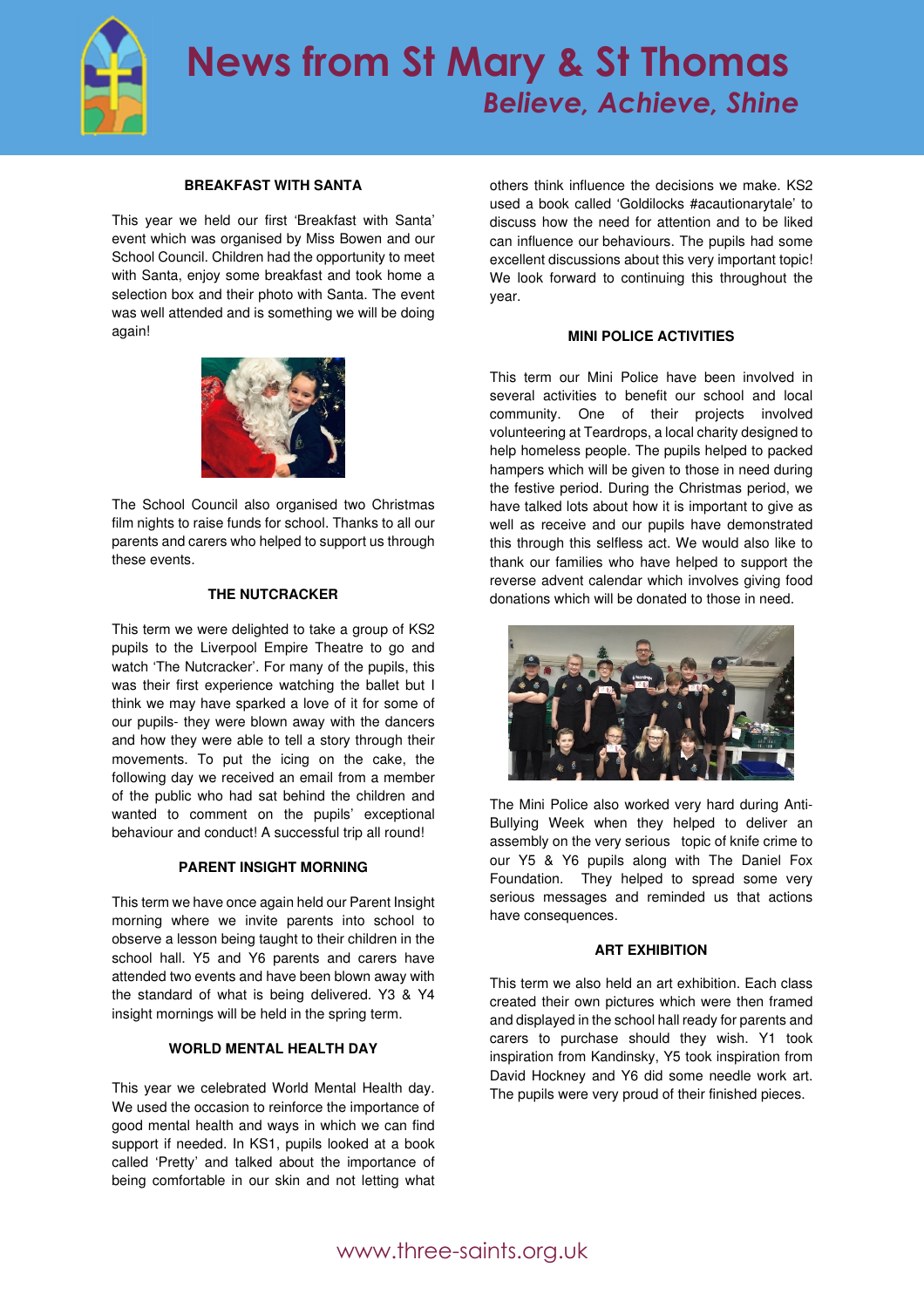

Always our best for God, each other and ourselves.

#### BASIC SKILLS FOR ENGLISH AND MATHS



This half term the quality of English and Maths provision at St Ann's was audited by an assessor from the Basic Skills Quality Mark Agency, and we are delighted to announce that we have been awarded

this very important award for another three years.

A big well done to all the staff and children who work tremendously hard each and every day to make this possible. This one's for you!

#### UK PARLIAMENT WEEK

This term classes across the school got involved with UK Parliament Week (no better time!). During the day children learned about the British Government system, the fundamental British Values of democracy and rule of law and also the life and legacy of the suffragette Emmeline Pankhurst.



#### UNICEF – BRONZE AWARD

We are delighted to announce that we have achieved the first stage of the Rights Respecting School Award. Our school is



now a Bronze Rights Committed school! This stage of the award recognises that; we have introduced each of the three strands into the school community, we are committed to the journey and that we have the right foundations in place for working towards the second stage of the award, Silver: Rights Aware.

#### EARLY YEARS OUTDOOR AREA UPDATE

The final phase of the upgrade to our Early Years outdoor area took place this half term. We now look forward to enhancing the area further with resources and equipment that will really develop the children's play. Huge thanks goes to the Friends Association who over the years have fund raised in order to make this happen!

#### ANTI-BULLYING DAY



Once again, this year we celebrated national Anti-Bullying Day. Throughout the day children took part in activities centred on the theme; Change Starts With Us! The day ended with a powerful and thoughtprovoking performance from our Centre Stage Super Leaders Team, which reminded everyone about the key messages surrounding this very important matter.

#### CHRISTINGLE

Our School Council, Values Ambassadors and Year 4 children have enjoyed preparing for Christmas by making Christingles for the service that was held in church on Sunday 8<sup>th</sup> December. They learned all about Jesus being the Light of the World and the meaning behind each of the parts of the Christingle.